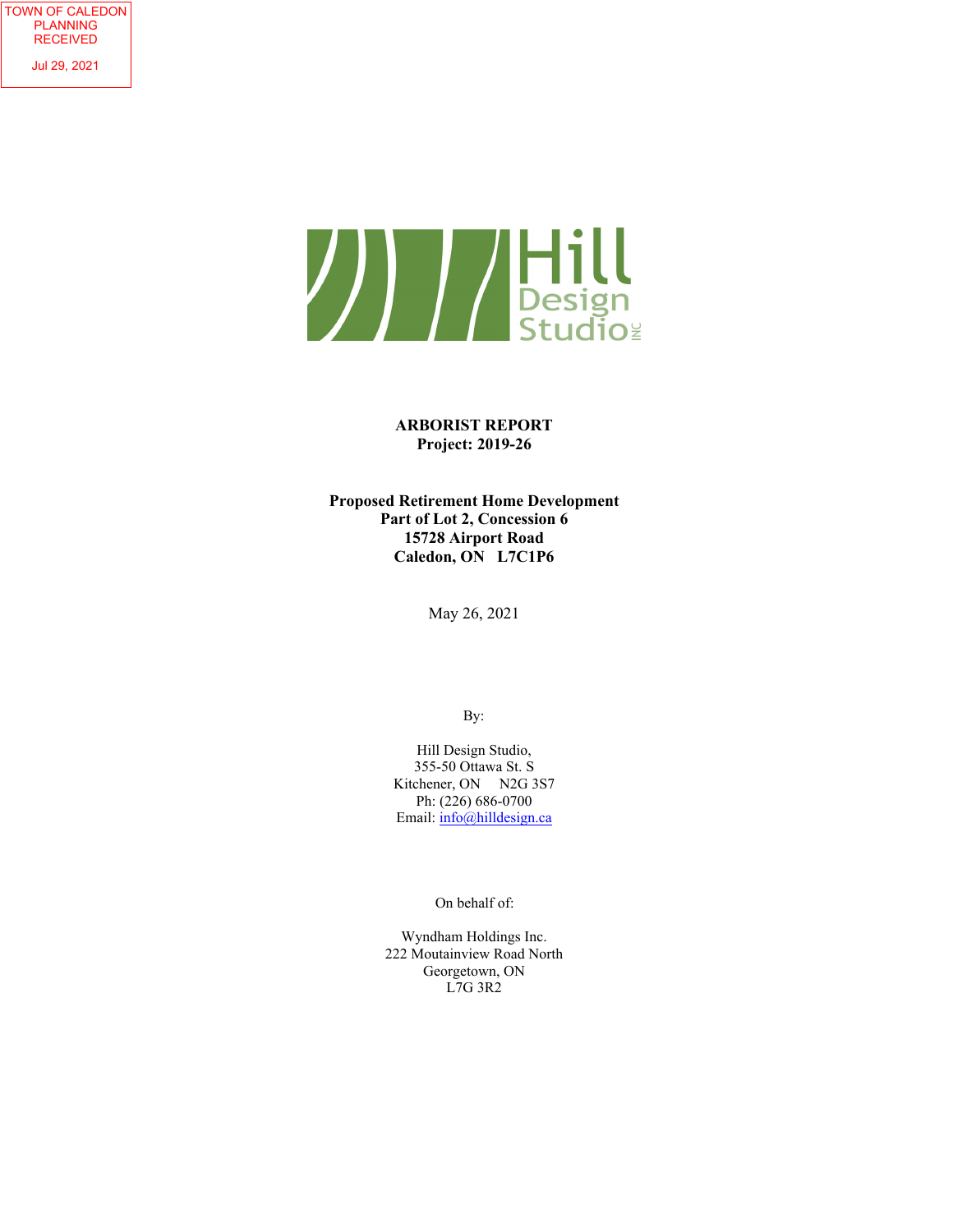# **Table of Contents**

#### **Page**

| 1.0 | Introduction                             |  |
|-----|------------------------------------------|--|
| 2.0 | Tree Inventory Categories                |  |
| 3.0 | Tree Inventory Data Summary and Analysis |  |
| 4.0 | Recommendations                          |  |
| 5.0 | Conclusion                               |  |
|     |                                          |  |

*Appendix* Tree Inventory and Preservation Plan L1 Tree Inventory List L2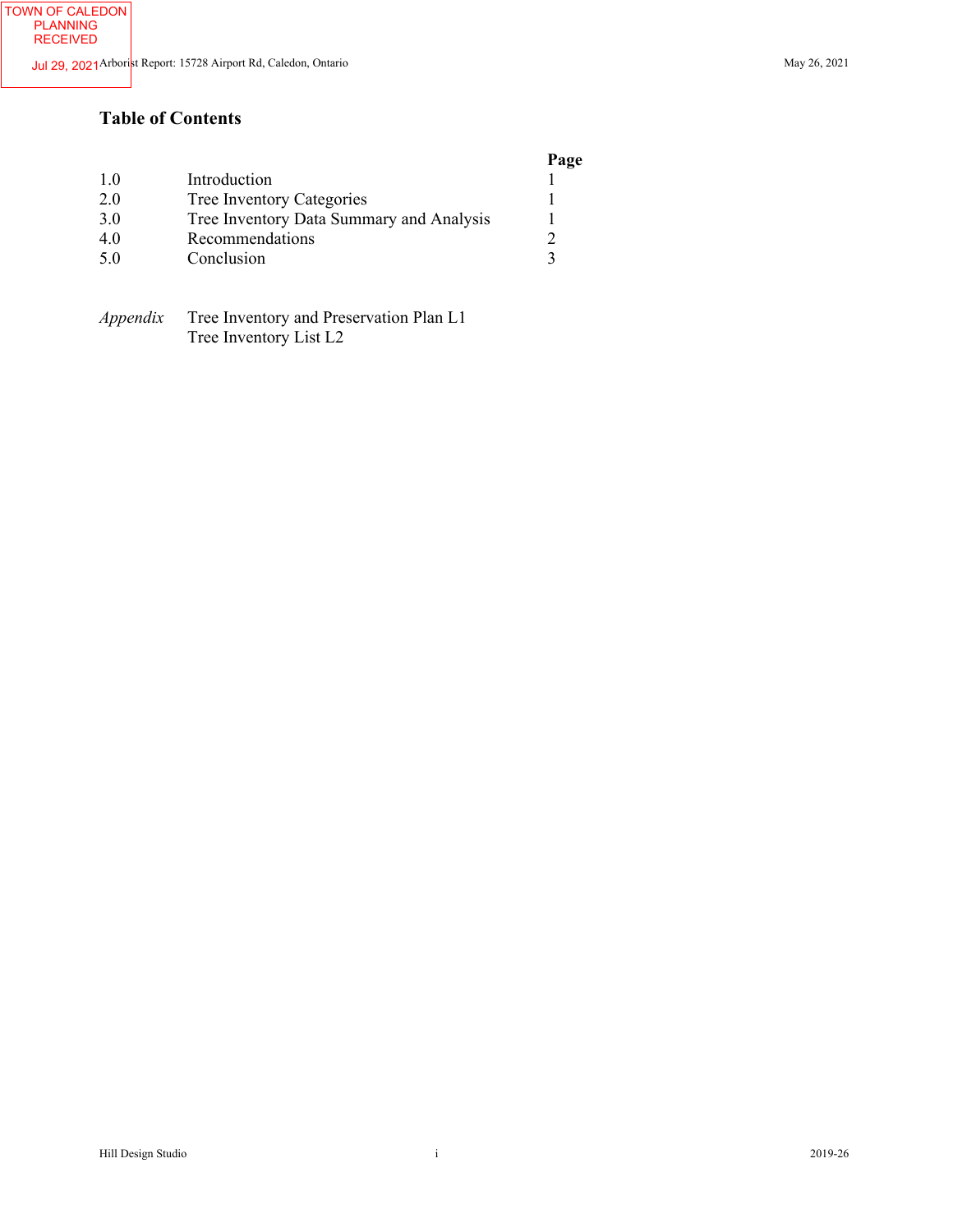TOWN OF CALEDON PLANNING RECEIVED

# **1. Introduction**

Hill Design Studio was retained by Wyndham Holdings Inc. to provide tree management services in support of the proposed development at 15728 Airport Road in Caledon, ON.

A Tree Inventory and Preservation Plan (TIPP) and Arborist Report detailing the existing conditions, protection and removals of trees are required by the Town of Caledon. The tree inventory and assessment was conducted by Catherine Hodgins, ISA Certified Arborist, on June 17, 2020.

The site plan for this development, prepared by ABA Architects Inc., is used as the base information for the Tree Inventory and Preservation Plan (See Figure 1). Surveyed tree locations were provided by Young & Young Surveying Inc. with additional trees identified and approximately located during the site visit on June 17, 2020 and using the Town of Caledon aerial photography.

# **2. Tree Inventory Categories**

Each tree was assigned a number located on the TIPP and data in the following categories were recorded for each:

- Species (botanical name)
- Diameter at Breast Height (DBH in cm)
- ... Canopy Diameter (drip line in m)
- ... Biological Health Rating (Condition)
- ... Results of Assessment (Preserve or Remove)
- ... Additional Notes

All trees within 6m of the subject site on adjacent property were also inventoried and tagged where possible. Dead trees within the tree stand and hedge rows were not inventoried or included in the total tree count on the site.

#### **3. Tree Inventory Data Summary and Analysis**

A total of 352 trees were inventoried in this report. Specific data as noted was recorded for individual specimens and groups of like species, with locations and identification numbers shown on Tree Inventory and Protection Plan L1 and Tree Inventory List L2. (See Appendix).

A majority of the trees on and off site are cultural landscape plantings, including both native and non-native species, which comprise the bulk of trees observed:

- Norway Spruce (*Picea abies)*
- White Spruce (*Picea glauca*)
- Colorado Blue Spruce (*Picea pungens*)
- Sugar Maple (*Acer saccharum*)
- Basswood (*Tilia americana*)
- Eastern White Cedar (*Thuja occidentalis*),
- Austrian Pine (*Pinus nigra*).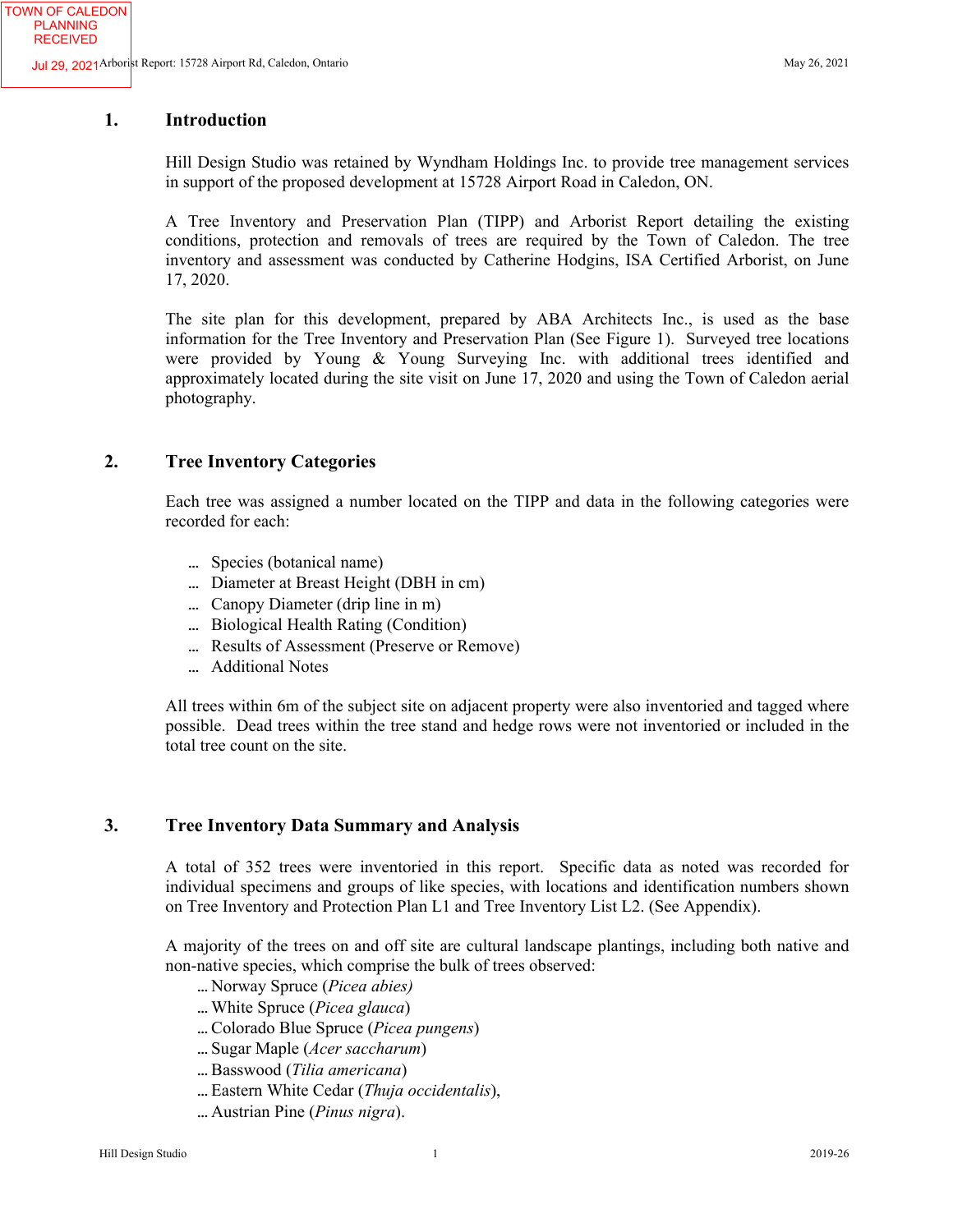Also present, though in smaller quantities are opportunistic species including:

- Manitoba Maple (*Acer negundo*)
- Tree of Heaven (*Ailanthus altissima*)
- Mountain Ash (*Sorbus aucuparia*).

The remaining species composition includes:

- Norway Maple (*Acer platanoides*)
- Red Cedar (*Juniperus virginiana*)
- Black Cherry (*Prunus serotina*)
- Scots Pine (*Pinus sylvestris*)
- White Birch (*Betula papyrifera*)
- American Larch (*Larix laricina*)

Generally, trees onsite are mature or in decline, and many of the hedgerow coniferous trees are suppressed due to proximity of planting. High quality specimens exist, however on the whole the condition of onsite vegetation onsite can be categorized as 'Fair'.

#### **4. Recommendations**

The proposed site plan prepared by ABA Architects, and the associated Functional Servicing and Preliminary Stormwater Management report prepared by Crozier Consulting Engineers propose development and grading disturbance to the property limits on all sides, offering little opportunity for tree preservation.

Trees are recommended for protection where:

- 1) Volume of post-development undisturbed rootzone is judged to be sufficient to sustain the tree in good health;
- 2) Existing health is strong enough to warrant the preservation attempt;
- 3) The tree poses no liability risk (failure, falling limbs etc.) to person or property; and
- 4) Tree species is suitable for the location in relation to the proposed development.

Accordingly, given the intensity of development proposed on site, it is our recommendation that 346 of the trees on site or in the right of way will need to be removed due to impacts of the proposed development.

5 trees within the Airport Road right-of-way are recommended for preservation. Tree protection fencing is recommended to be installed in the locations shown on the TIPP and will conform to the detail as shown on the TIPP. The fence will remain in place undisturbed until construction has been completed.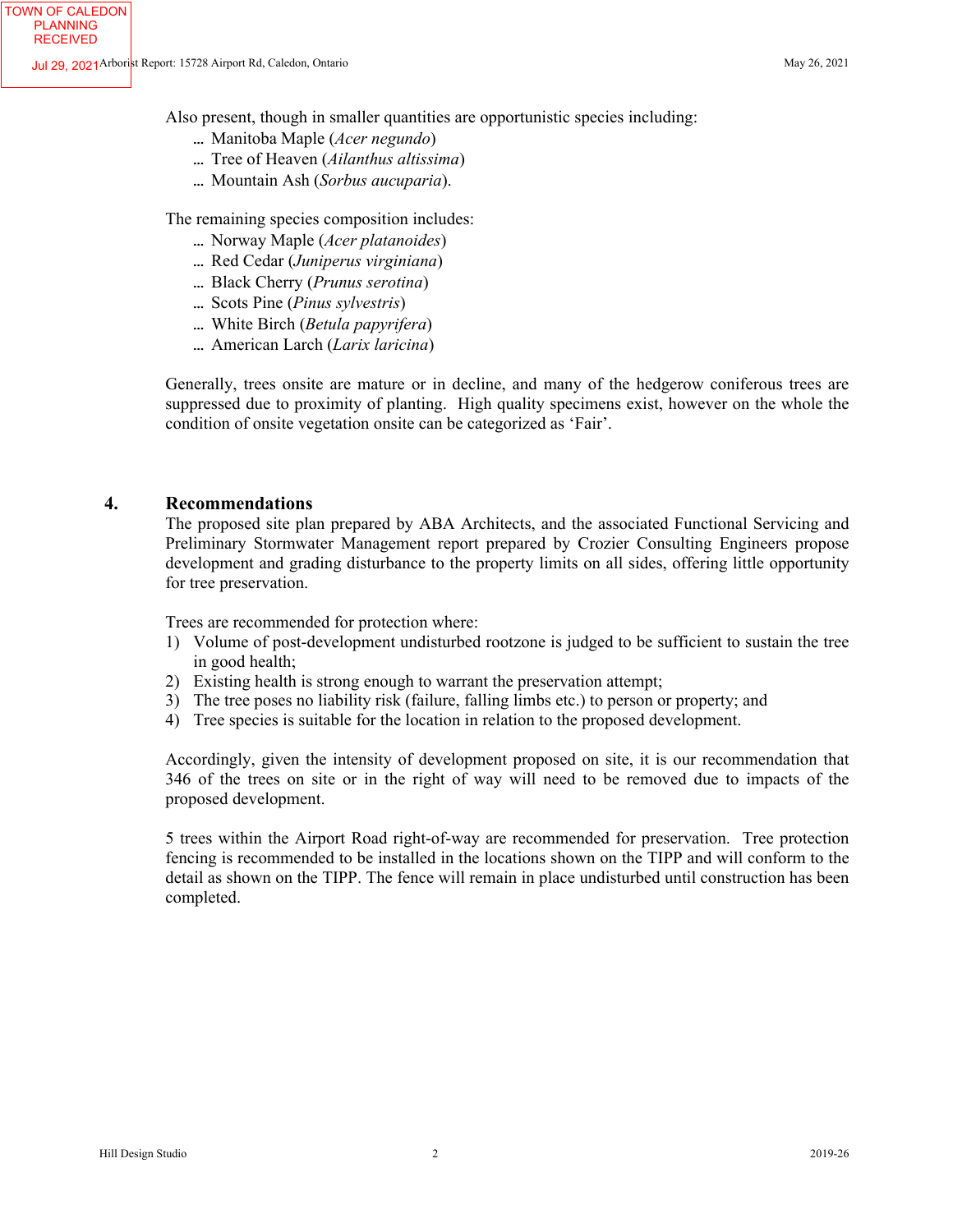TOWN OF CALEDON PLANNING RECEIVED

# **5. Conclusion**

Based on the proposed site plan, it is our opinion due to the anticipated impacts of the proposed development and the current health, structural conditions and/or species of trees, 346 trees on the subject property and in the right of way cannot be preserved.

As long as the tree protection fencing is installed and maintained for the duration of construction activities as per the Tree Inventory and Preservation Plan, it is our opinion the 5 trees within the right of way warrant preservation.

**Report Prepared By:** 

**Hill Design Studio** 

 $K \neq H \$ 

Catherine Hodgins, B.A.A., ISA Certified Arborist #ON-2258A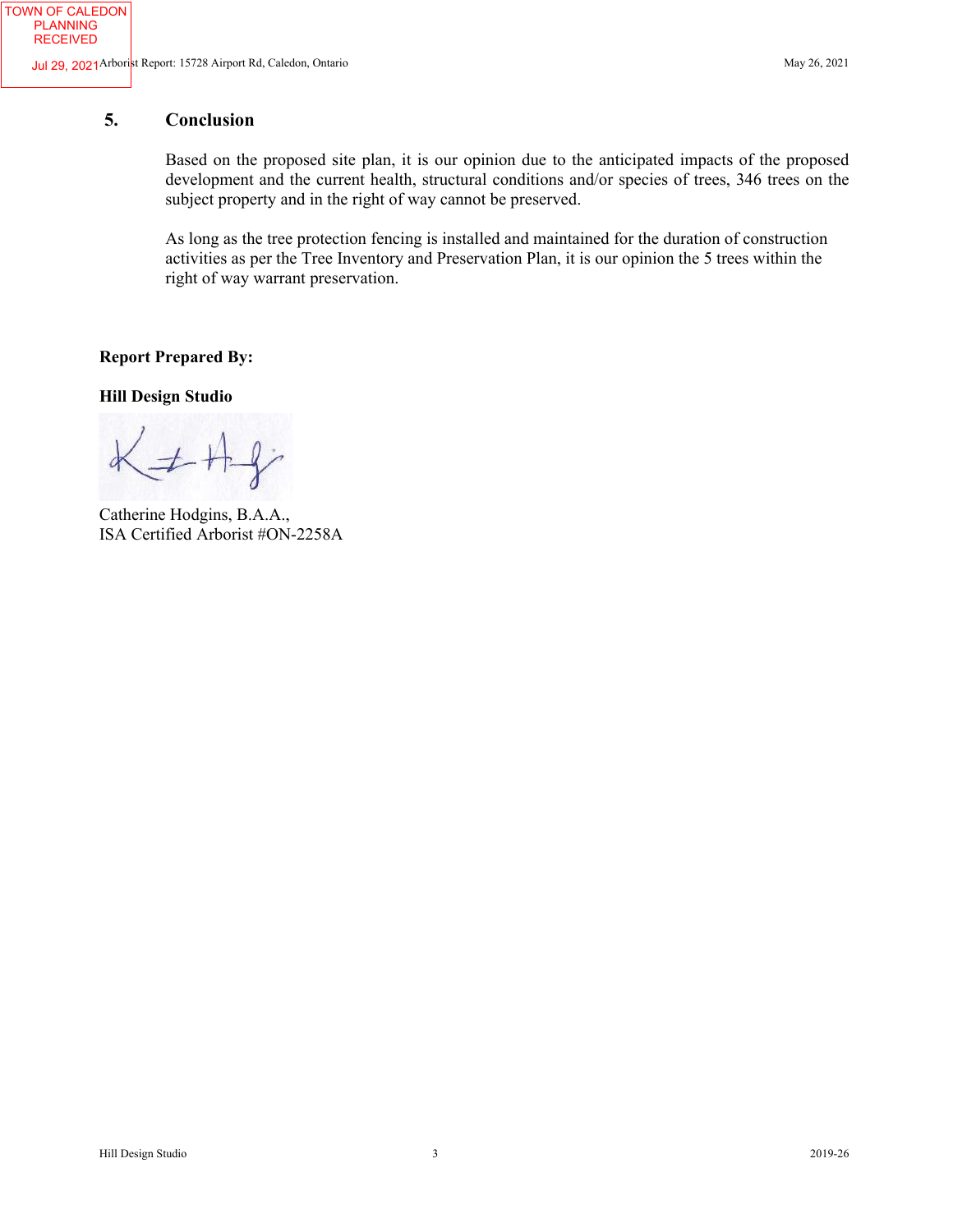# **APPENDIX**

TOWN OF CALEDON PLANNING RECEIVED

> Tree Inventory and Preservation Plan L1 Tree Inventory List L2